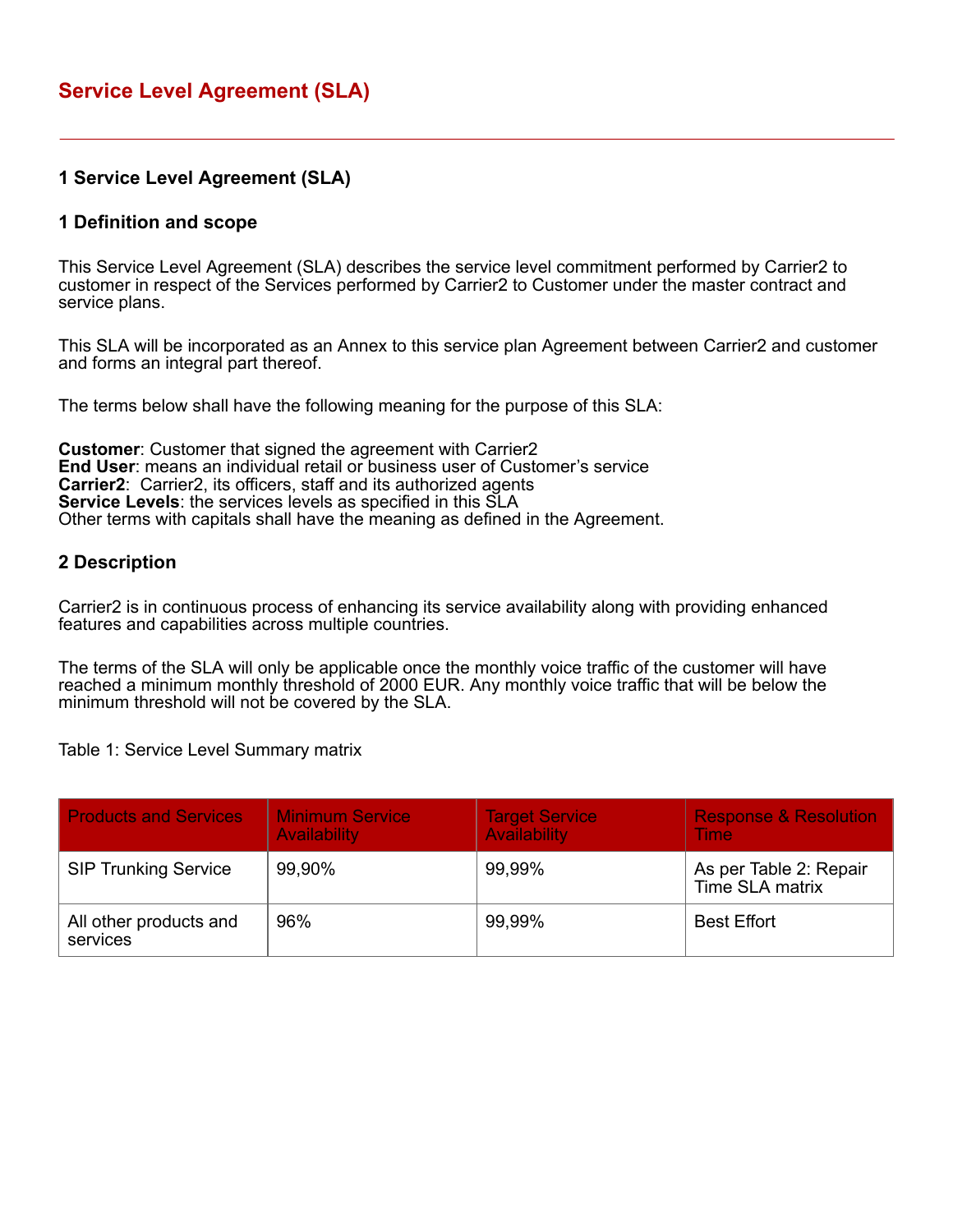# **3 Fault reporting**

All faults need to be reported, managed and modified through the Carrier2 Fault Contact Point. Carrier2 support team strives to provide regular updates to the tickets which are visible in near-real-time. Tickets are classified into one of the following categories:

Table 2: Repair Time SLA matrix

| <b>Priority</b> | <b>Description</b>                                                                                                                                                                                                  | <b>Response Time</b> | <b>Resolution Time</b> |
|-----------------|---------------------------------------------------------------------------------------------------------------------------------------------------------------------------------------------------------------------|----------------------|------------------------|
| P <sub>1</sub>  | Network-wide Voice<br><b>Platform Issue</b><br><b>Customer Outage:</b><br><b>Customer Trunk Offline</b><br>(unable to Make /<br>Receive Calls)                                                                      | 1 Hour               | 4 Clock Hours          |
|                 |                                                                                                                                                                                                                     |                      |                        |
| P <sub>2</sub>  | Partly Customer<br>Outage<br>One or more of Carrier2<br>provided Number<br>Destinations are offline<br>(unable to Make /<br>Receive Calls through<br>all the Numbers<br>belonging to a<br>destination)              | 2 Hours              | 8 Clock Hours          |
|                 |                                                                                                                                                                                                                     |                      |                        |
| P <sub>3</sub>  | <b>Customer Service</b><br>Degradation<br>CLI Presentation Issues,<br>Ringback Issues.<br>One or more of BICS<br>provided Numbers are<br>offline in one or many<br>destinations (unable to<br>Make / Receive Calls) | 4 Hours              | 48 Clock Hours         |
|                 |                                                                                                                                                                                                                     |                      |                        |
| P <sub>4</sub>  | <b>Change Request</b><br>Number Divert, Number<br>Add Request,<br><b>Destination Re-route</b>                                                                                                                       | 2 Days               | N/A                    |
|                 |                                                                                                                                                                                                                     |                      |                        |
| P <sub>5</sub>  | Request for information                                                                                                                                                                                             | 5 Days               | N/A                    |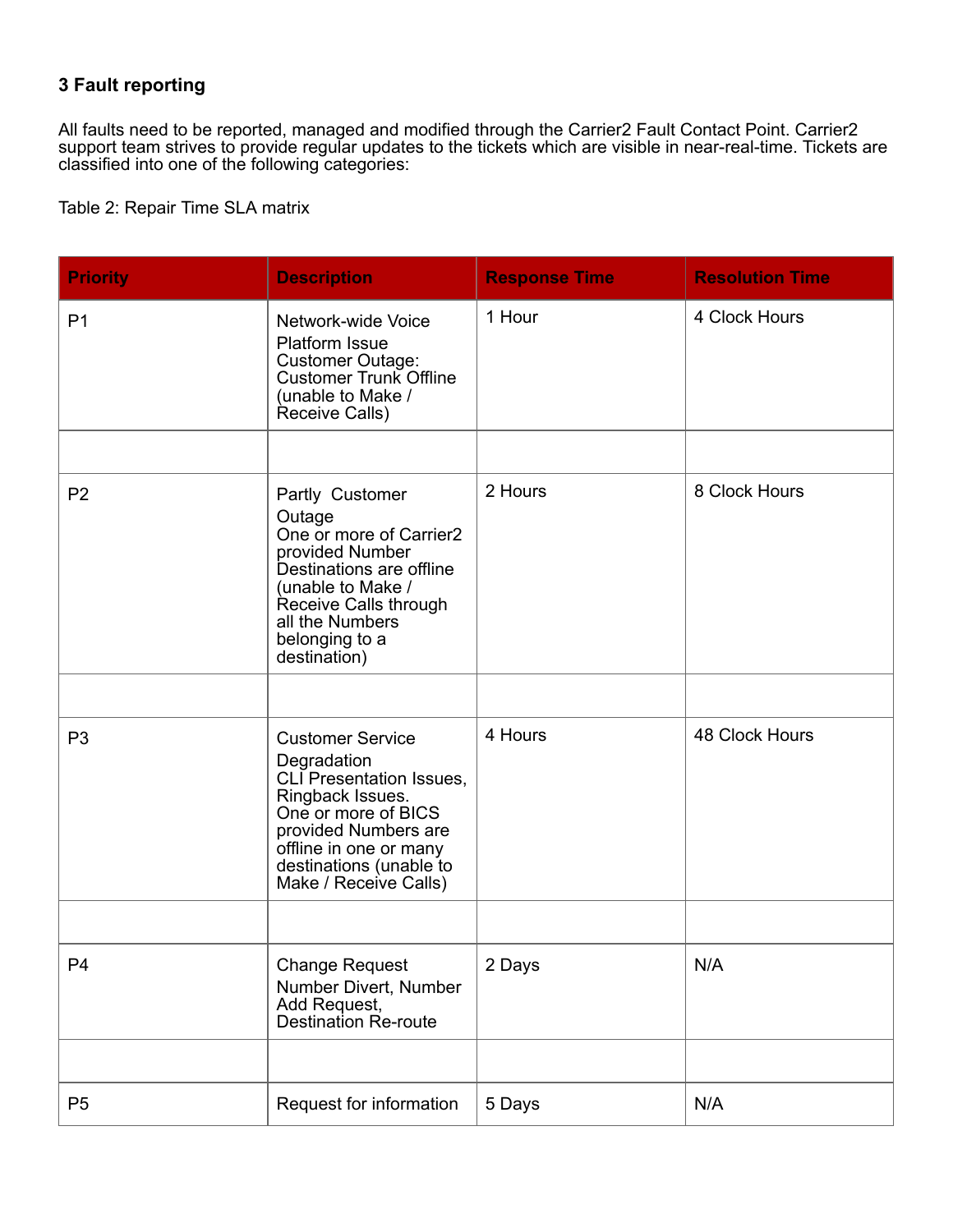The priority level is determined by Carrier2, in consultation with the customer.

## **4 Planned Service Outages**

Unless in case of emergency, Carrier2 will provide 5 Working Days notification of any scheduled or planned Service outage ("Planned Service Outages") to the customer. If a shorter notice is given or no notice is given at all the maintenance shall be deemed unplanned. Where practicable, Planned Service Outages will occur well outside normal business hours.

The process for notifying Carrier2 of Planned Service Outages will be as follows:

- Carrier2 may plan a Service outage to conduct necessary maintenance or upgrades to its network. Planned Service Outages may also originate from 3rd party carriers who are providing services to Carrier2
- Carrier2 will notify the customer via e-mail. The e-mail will include the details of the Planned Service Outage.
- The customer will notify its Customers of the Planned Service Outage.

### **5 Service Availability**

"**Service Availability**" is defined as the percentage of the time each Service is available to C during the course of (1) month. The Service Availability is calculated in accordance with the following formula:

Total hours for the period = Total hours for the period less Unavailable Hours  $x$  100 Total Hours for the period

where "**Unavailable Hours**" is the total number of hours that the Service is unavailable due to any issue with the Service excluding planned service outages as defined in clause 5 of this SLA.

For the purpose of this clause, the Service includes any infrastructure, servers, gateways or hosted services owned or operated by Carrier2.

The Service does not include End User, customer or 3rd Party hardware or Internet connections.

If the Service is unavailable due to the actions of a customer or end user that violates its agreed traffic profile to the extent that the stability of the entire Carrier2 voice network is at risk, then the time that the Service is unavailable due to this traffic event will not be included in the Service Availability calculation for the period in question. Examples of such traffic impacting events include unannounced mass calling as a result of targeted promotions or advertisements.

For the purpose of clarity, the Service is deemed available if the Carrier2 voice switch infrastructure is capable of sending call requests to the customers switch. Carier2 is not responsible for the availability of voice access from 3rd party operators, but Carrier2 will assist the customer to solve this problem with 3th party operators (best effort support).

The customers fault ticketing system will be the basis for determining times for Service Availability, unless Carrier2 has reasonable indications that its proper data are more accurate.

## **6 Redundant Setup**

Both parties agree to have a full redundant interconnect in place (2 different POI). Setup can be in hot standby mode (1 active POP, 1 in standby), or via loadsharing. In case of failure, the traffic has to be rerouted automatically via the other available POI.